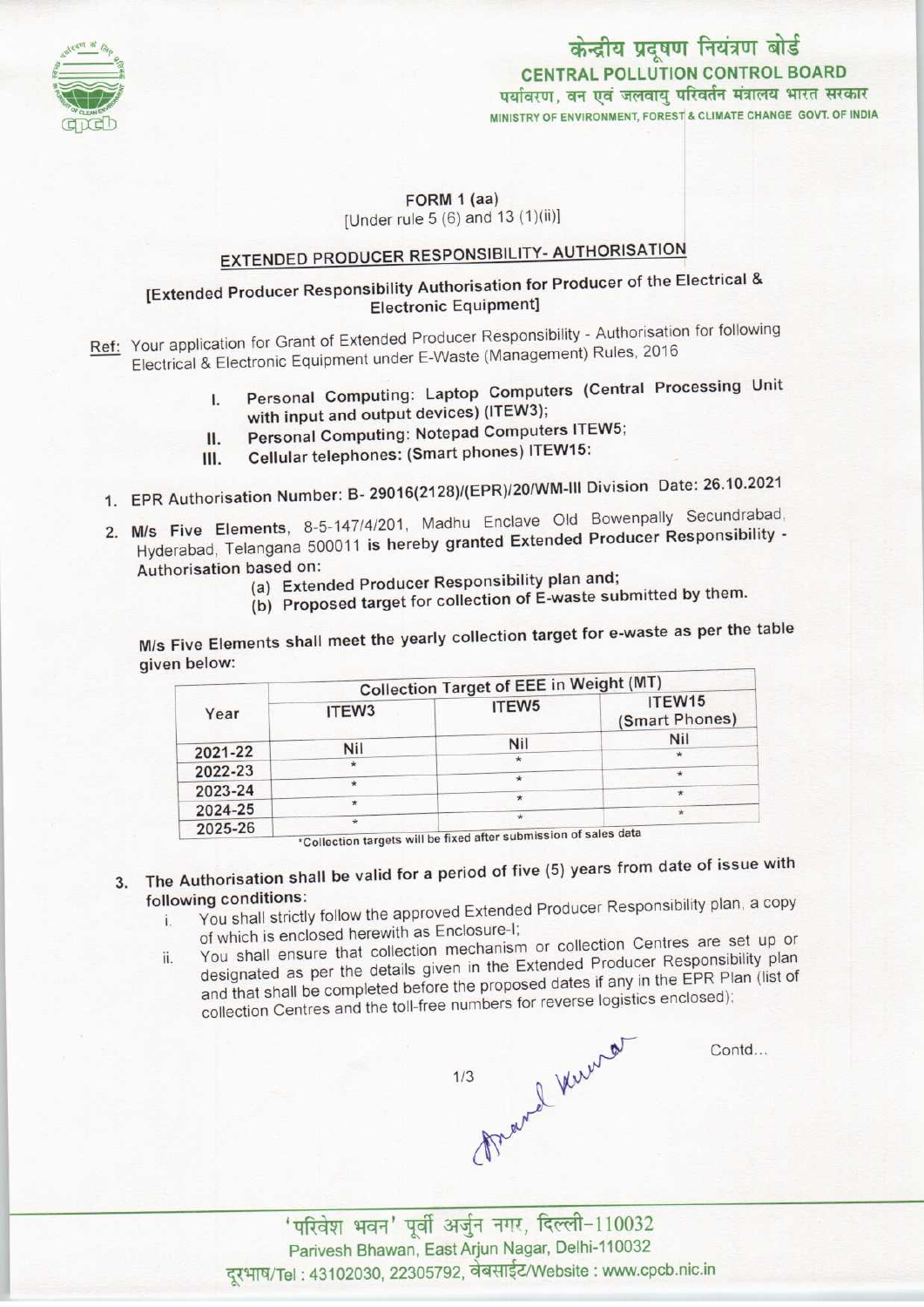

From pre page...

- iii. You shall ensure that all the collected e-waste is channelized to recycler/dismantler M/s K. J. Recyclers, C-38, Sanjay Gandhi Nagar, Industrial Area, Jalandhar, Punjab M/s K. J. Recyclers, C-38, Sanjay Garium Nagar, maddrear Arca,<br>144004 and records shall be maintained at recycler/dismantler and your end;<br>Nou shall maintain records, in Form-2 of these Rules, of e-waste and make such
- You shall maintain records, in Form-2 of these Rules, of e-waste and make such records available for scrutiny by Central Pollution Control Board;
- v. You shall maintain records, in Form-2 of these Halley, States and Technical records available for scrutiny by Central Pollution Control Board on or You shall file annual returns in Form-3 to the Central Pollution Contro before 30th day of June following the financial year to which that returns relates.

## vi. General Terms & Conditions of the Authorisation:

- a.The authorisation shall comply with provisions of the Environment (Protection) Act, 1986 and the E-waste (Management) Rules,2016 made there under;
- b. The authorisation or its renewal shall be produced for inspection at the request of an officer authorised by the Central Pollution Control Board;
- c.Any change in the approved Extended Producer Responsibility plan should be informed to Central Pollution Control Board within 15 days on which decision shall be communicated byCentral Pollution Control Board within sixty days; d.It is the duty of the authorised person to take prior permission of the Central
- It is the duty of the authorised person to take prior permission of the Central Pollution Control Board to close down any collection centre/points or any other facility which are part of the EPR plan;
- e.An application for the renewal of authorisation shall be made as laid down in subrule (vi) of rule of 13(1) the E- Waste (Management) Rules, 2016;
- f. The Board reserves right to cancel/amend/revoke the authorisation at any time as per the policy of the Board or Government.

#### vii. Additional Conditions: -

- a) That the applicant will submit annual sales data along with annual returns;
- b) That the applicant has to ensure that the addresses of collection points provided by them in their EPR Plan are correct and traceable and the collection points/centres are functional;
- c) That the applicant will submit revised application for grant of EPR Authorisation in case of applicant adding/changing PRO or changing its EPR Plan;

 $2/3$ Freund Kurner

Contd...